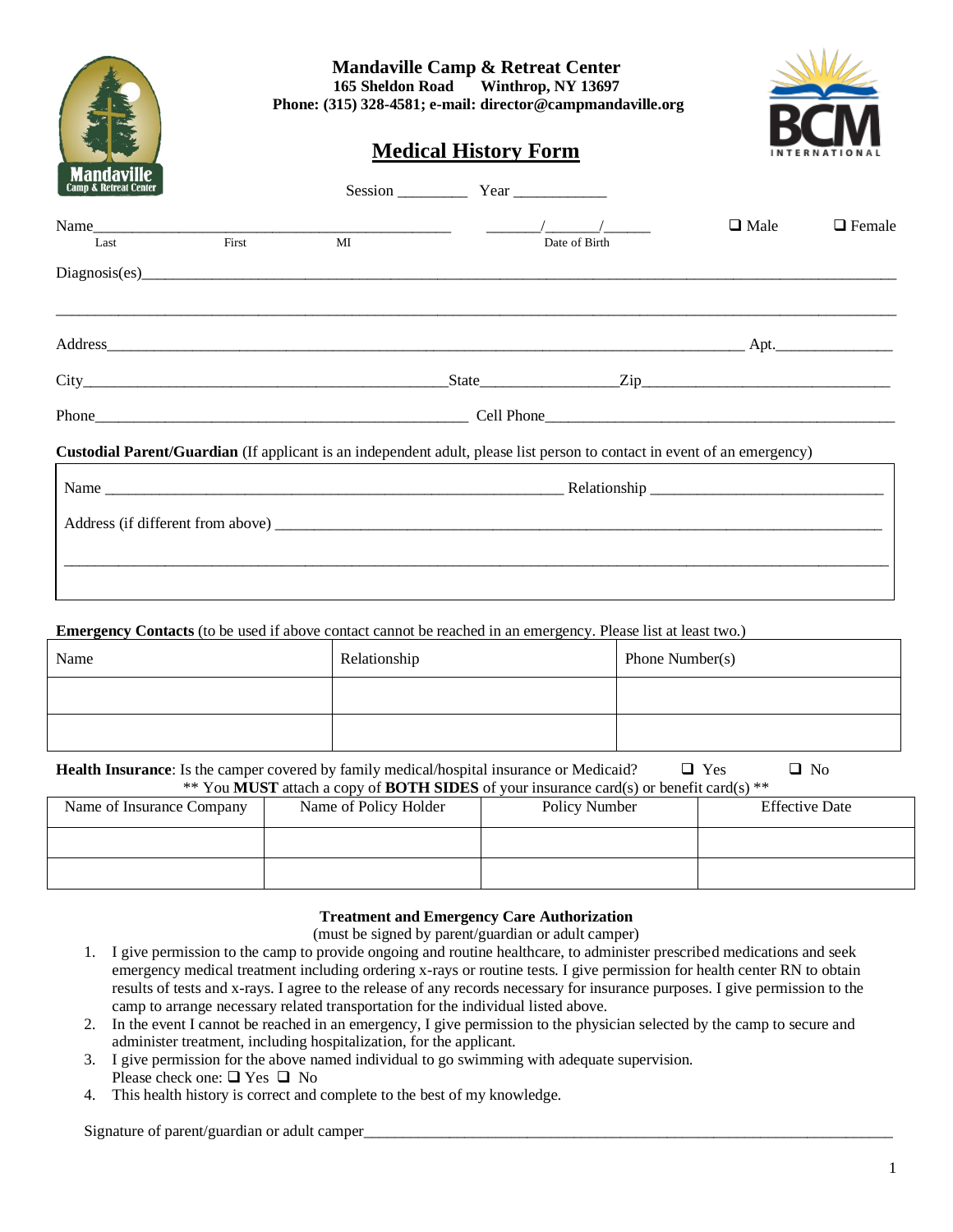## **Health History**

Please answer each of the following questions and explain all "yes" answers below or on an attached sheet. Has/does the camper:

- 1. Had any injury, illness, hospitalization including any trip to the emergency room, surgery or infectious disease within the last six months?  $\Box$  Yes  $\Box$  No
- 2. Have a chronic or recurring illness/condition other than disabilities listed?  $\Box$  Yes  $\Box$  No
- 3. Ever had surgery?  $\Box$  Yes  $\Box$  No
- 4. Have frequent headaches?  $\Box$  Yes  $\Box$  No
- 5. Ever had a head injury?  $\Box$  Yes  $\Box$  No
- 6. Wear glasses or contacts?  $\Box$  Yes  $\Box$  No
- 7. Have frequent ear infections?  $\Box$  Yes  $\Box$  No
- 8. Ever passed out, experienced dizziness or chest pain during exercise?  $\Box$  Yes  $\Box$  No
- 9. Ever had high blood pressure?  $\Box$  Yes  $\Box$  No
- 10. Ever been diagnosed with a heart murmur?  $\Box$  Yes  $\Box$  No
- 11. Ever had back problems? ❑ Yes ❑ No
- 12. Ever have bleeding or clot disorders?  $\Box$  Yes  $\Box$  No
- 13. Ever had an allergic reaction to latex?  $\Box$  Yes  $\Box$  No
- 14. Ever had problems with joints? (i.e. knees, ankles)  $\Box$  Yes  $\Box$  No
- 15. Have an orthodontic appliance being brought to camp?  $\Box$  Yes  $\Box$  No
- 16. Have any skin problems? (i.e. itching, rash, acne)  $\Box$  Yes  $\Box$  No
- 17. Have diabetes?  $\square$  Yes  $\square$  No
- 18. Have asthma?  $\Box$  Yes  $\Box$  No
- 19. Had problems with diarrhea/constipation?  $\Box$  Yes  $\Box$  No
- 20. Had problems with sleepwalking?  $\Box$  Yes  $\Box$  No
- 21. If female, have an abnormal menstrual history?  $\Box$  Yes  $\Box$  No
- 22. Have a recent history of bedwetting?  $\Box$  Yes  $\Box$  No
- 23. Ever had an eating disorder?  $\Box$  Yes  $\Box$  No
- 24. Ever had emotional difficulties for which professional help was sought?  $\Box$  Yes  $\Box$  No

**Allergies** (Please list all known allergies, and describe reaction and management of the reaction) Medication, Food, or other Allergy What is the reaction and how is it managed?

\_\_\_\_\_\_\_\_\_\_\_\_\_\_\_\_\_\_\_\_\_\_\_\_\_\_\_\_\_\_\_\_\_\_\_\_\_\_\_\_\_\_\_\_\_\_\_\_\_\_\_\_\_\_\_\_\_\_\_\_\_\_\_\_\_\_\_\_\_\_\_\_\_\_\_\_\_\_\_\_\_\_\_\_\_\_\_\_\_\_\_\_\_\_\_\_\_\_\_\_\_\_\_\_\_\_\_\_

\_\_\_\_\_\_\_\_\_\_\_\_\_\_\_\_\_\_\_\_\_\_\_\_\_\_\_\_\_\_\_\_\_\_\_\_\_\_\_\_\_\_\_\_\_\_\_\_\_\_\_\_\_\_\_\_\_\_\_\_\_\_\_\_\_\_\_\_\_\_\_\_\_\_\_\_\_\_\_\_\_\_\_\_\_\_\_\_\_\_\_\_\_\_\_\_\_\_\_\_\_\_\_\_\_\_\_\_

\_\_\_\_\_\_\_\_\_\_\_\_\_\_\_\_\_\_\_\_\_\_\_\_\_\_\_\_\_\_\_\_\_\_\_\_\_\_\_\_\_\_\_\_\_\_\_\_\_\_\_\_\_\_\_\_\_\_\_\_\_\_\_\_\_\_\_\_\_\_\_\_\_\_\_\_\_\_\_\_\_\_\_\_\_\_\_\_\_\_\_\_\_\_\_\_\_\_\_\_\_\_\_\_\_\_\_\_

\_\_\_\_\_\_\_\_\_\_\_\_\_\_\_\_\_\_\_\_\_\_\_\_\_\_\_\_\_\_\_\_\_\_\_\_\_\_\_\_\_\_\_\_\_\_\_\_\_\_\_\_\_\_\_\_\_\_\_\_\_\_\_\_\_\_\_\_\_\_\_\_\_\_\_\_\_\_\_\_\_\_\_\_\_\_\_\_\_\_\_\_\_\_\_\_\_\_\_\_\_\_\_\_\_\_\_\_

Does the camper have a history of seizures (other than in infancy?)  $\Box$  Yes  $\Box$  No Date of last seizure If yes, please give the type(s) of seizure; describe seizure activity, warning signs, duration, special precautions, etc:

| $\Box$ No<br>$\Box$ No<br>For females: Has she menstruated? $\Box$ Yes<br>If no, has she been told about it? $\Box$ Yes                                                                   |                     |           |  |  |  |
|-------------------------------------------------------------------------------------------------------------------------------------------------------------------------------------------|---------------------|-----------|--|--|--|
| Which of the following has the camper had?<br>$\Box$ Measles $\Box$ Chickenpox $\Box$ German Measles<br>$\Box$ Mumps $\Box$ Hepatitis A $\Box$ Hepatitis B $\Box$ Hepatitis C $\Box$ MRSA |                     |           |  |  |  |
| <b>Acknowledgment of Receipt of Privacy Notice:</b><br>[ 1] I have received a copy of the Notice of Privacy Practice                                                                      |                     |           |  |  |  |
|                                                                                                                                                                                           |                     |           |  |  |  |
| <b>Personal Physicians</b> (Please list all physicians providing follow-up care or prescribing medication for the camper)                                                                 |                     |           |  |  |  |
| Physician's Name                                                                                                                                                                          | <b>Phone Number</b> | Specialty |  |  |  |
|                                                                                                                                                                                           |                     |           |  |  |  |